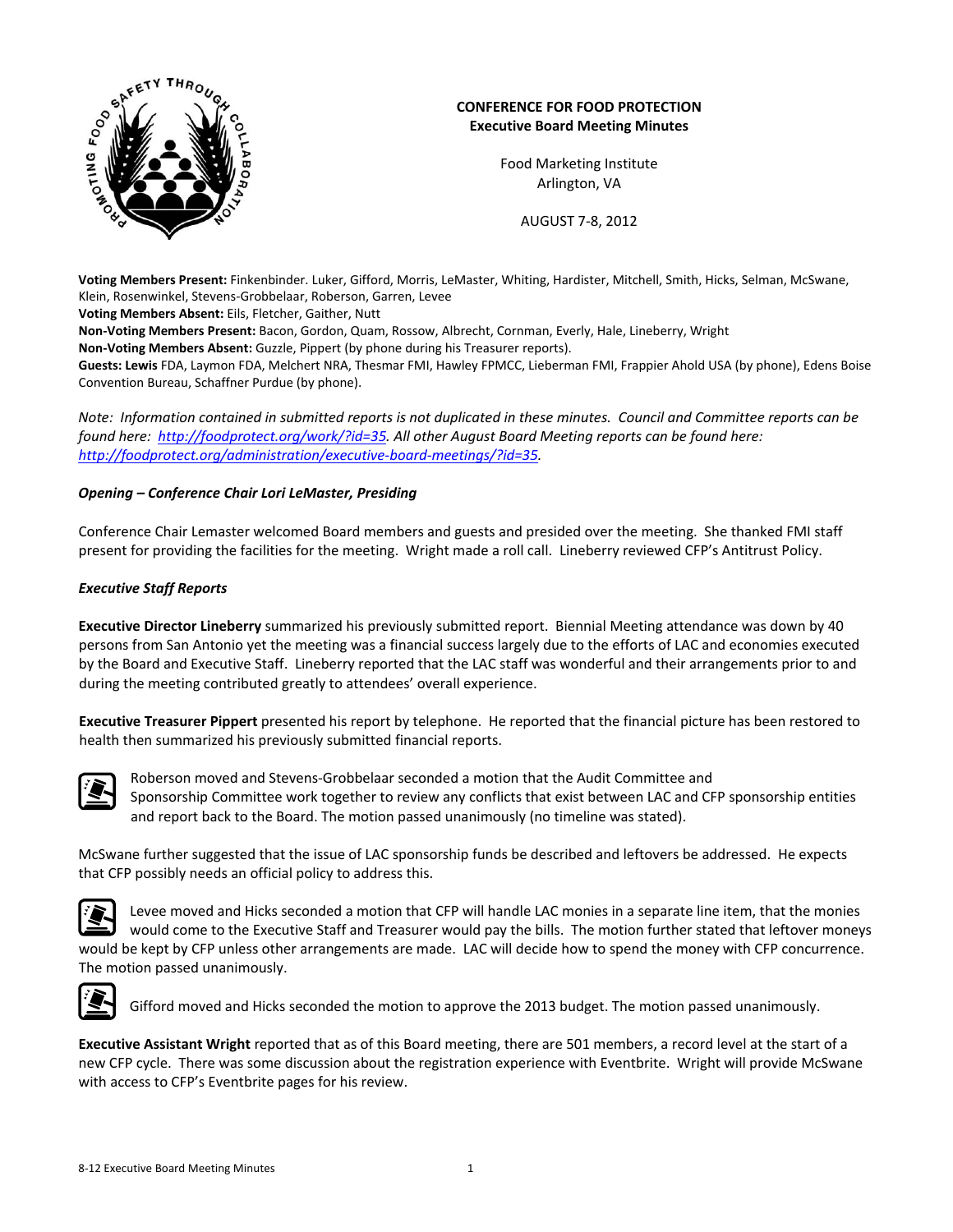### *Old Business*

Members of the Executive Board Transition Team reviewed status of Executive Staff search and/or contracts. Dr. David McSwane was selected from among 6 applicants and 3 interviewed candidates. LeMaster expressed appreciation to the Committee for enduring a long process and doing it so well. At the time of the preparation of this report, Dr. McSwane has signed a 2‐year contract, and Wright and Pippert have signed 1‐year contracts. There was discussion on the next transition phase for Executive Treasurer and Executive Assistant. Position descriptions and duties will need to be reviewed, and future strategy on Executive Staff will be led by Dr. McSwane.

### **Executive Board Issues from the 2012 Biennial Meeting** (Posted here: [http://foodprotect.org/biennial](http://foodprotect.org/biennial-meeting/)‐meeting/)

Klein requested discussion of Issue **2012‐II‐38** regarding the creation of 2 consumer scholarships for the Next Biennial meeting to cover registration, and as funds are available, to cover travel costs. Klein made recommendations as to how these monies should be used and for whom (criteria).



Klein moved and Girard seconded motion to form an ad hoc committee to discuss details surrounding the consumer scholarship issue, report back to the board in May, so that awards are available and can be awarded for the 2014 meeting. The ad hoc committee will consult with the Audit Committee which will provide appropriate guidance on budgeting. The motion passed unanimously.

Klein offered to Chair the ad hoc committee and Garren, Stevens‐Grobbelaar, Morris and Levee agreed to serve as committee members.

Klein led a discussion of **Issue 2012‐I‐021** that would require use of marketing data to notify customers in the event of a recall of packaged food. No action was taken in Council, it was extracted by the Assembly, and the Board now has responsibility to decide what to do with this. There was extensive discussion on the specifics of the Issue including comments by guests Lieberman and Frappier (by phone). Smith reminded group that we should ensure Issues like these receive due diligence without stepping on the process of the Conference. FDA feels this one is worthy of consideration. Levee expresses concern that we respect the Council process. Girard reviewed instances in the past when the Board changed a Council's vote and instances where the Board did not. She reminded the Board that the Assembly/States do not extract issues very often. Morris agreed that States are looking for action from CFP. Selman encouraged further consideration of the Issue. Would the goal of this Issue require amendment of the Code or development of a Best Practices Document?

Roberson suggested that the ad hoc committee conduct research with vendors who have loyalty cards on how the process is done; work with other associations who may be involved in recall guidance, and include research of states that have data to share.



Girard moved and Garren seconded a motion that she (Girard) would seek balanced Committee members by email and evote who would deliberate on how to proceed with this Issue and return to the Board only with recommendations on how to proceed, not do the work of the Issue itself. The motion passed.

Klein next reviewed **Issue 2012‐I‐022** that allows for sharing of purchase data of an ill consumer collected through the loyalty card process to enhance food history collected for that specific customer (who will grant permission to share this data with a regulatory authority). Much discussion ensued. Do operators not cooperate? Aren't operators already required to cooperate? Are state regulatory requirements too vague? Klein suggested the Issue be given to the ad hoc committee dealing with Issue 2012-I-21 formed above; Girard agrees that the committee could review this Issue.



Gifford moved and Stevens‐Grobbelaar seconded motion to accept Council's recommendation to take No Action on this Issue. Roberson called the question. The motion to take No Action passed. Girard, Klein, Hardister, and Morris and Selman voted no. Smith abstained.

Everly presented a summary of **Issue 2012‐II‐037** on HACCP training. The Council recommendation was No Action to the Issue's request that a letter be sent to FDA regarding 3 HACCP bullet points (see Issue). The Issue was extracted during the Assembly proceedings. Discussion ensued that leaned heavily toward sustaining the Council's recommendation for No Action. Morris stated that a Board decision to support the Council's recommendation of No Action needs to include reasons why the Board is taking the positions such as the fact that the Issue is vague and the Board cannot proceed with an unclear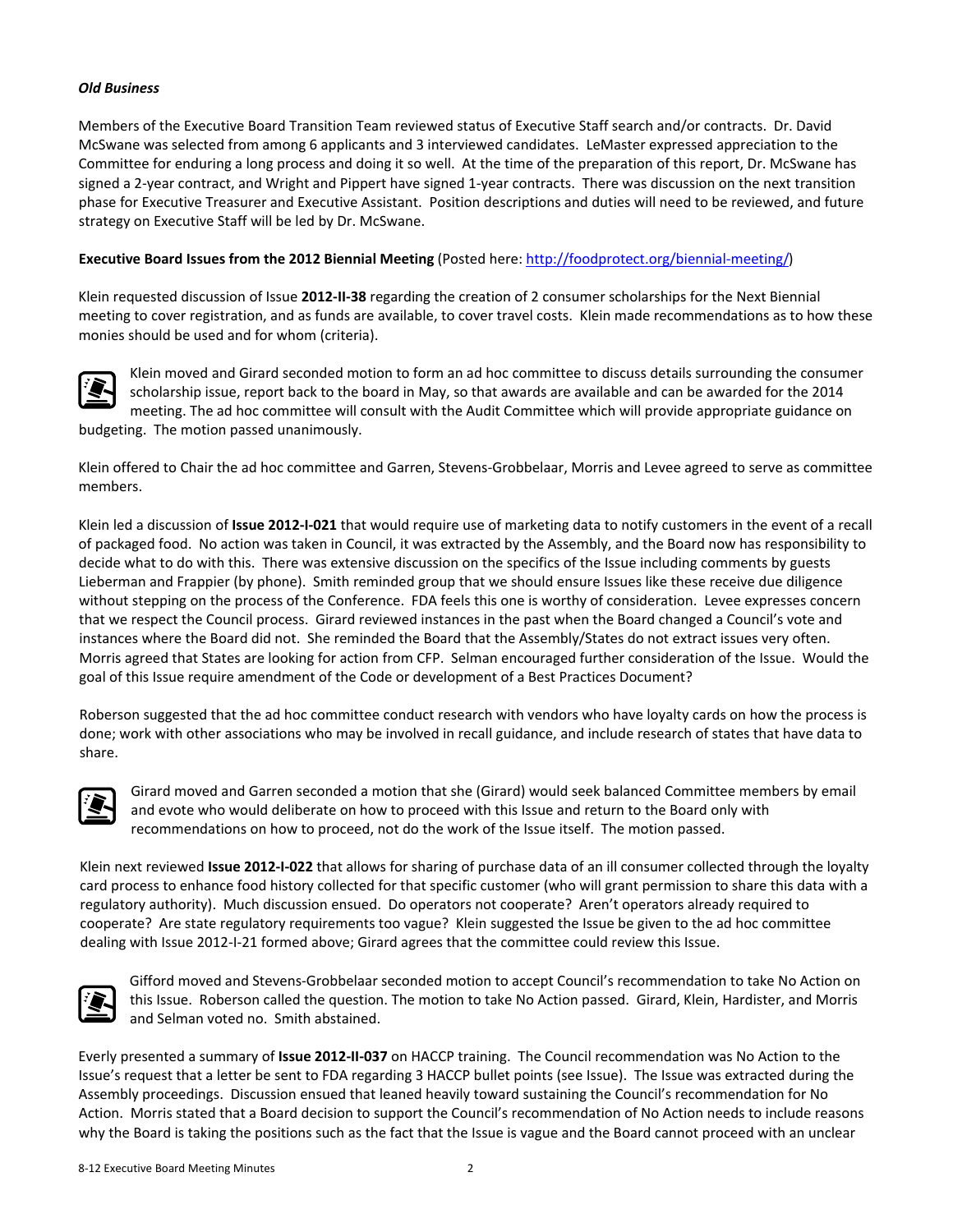Issue. Smith indicated that the Board should acknowledge the value of HACCP training even if the Board opts to sustain the No Action recommendation of the Council.



Roberson moved and Levee seconded a motion to sustain the vote of No Action made by the Council. Motion passed. Klein dissented.

Smith moved and Klein seconded a motion that the position of the Board on **Issue 2012‐II‐037** should acknowledge the value of access to training on the application of HACCP at Retail and that the CFP Committee established in response to Issue **2012‐I‐013** should attempt to address what constitutes appropriate training for operators who are required to implement a HACCP Plan. Motion fails.

### R**eport from the ad hoc Committee on Standards for Documents Published on the CFP Website**

Committee Member Schaffner joined the meeting by phone. Levee distributed the Committee's written recommendations with a request to accept their submitted guidance document (posted here: <http://foodprotect.org/media/positionreport/Publishing%20Guidance%20DRAFT.pdf> ). There was general discussion of whether the Committee should be expanded to address charges, whether CFP wants to get involved in peer review processes prior to publication of documents, whether we want to limit it to science‐based reports, do we want to enter the arena of intellectual property, who owns it, etc. It was generally felt that these processes need to be well-thought out and further considered before moving forward.



Gifford moved and Garren seconded motion to thank the ad hoc Committee for its efforts thus far, to accept recommendations 2 and 3 in the report that encourages continued work and the addition of the Executive Director to the Committee. The motion passed unanimously.

Everly led a review of the **2012‐2014 Calendar** and recommended for date changes (see Everly's report).



Garren moved and Roberson seconded motion to approve the date changes recommended by Everly. The motion passed unanimously.

## *Council Reports*

Note: Because CFP is not yet in a highly productive phase of the Conference cycle, Council and Standing Committee reports *were brief and focused on the approval of the Committee rosters.*

#### **Council I ‐ Brenda Bacon, Chair**

Bacon summarized her previously submitted report. Plan Review Chair Liza Frias has identified a fairly balanced group to serve on the Committee. The Mushroom Committee will be co-chaired by Lorinda Lhotka and Dave Martin. It did not have many industry members sign up so it is not well‐balanced. The Meat and Poultry Processing at Retail Committee will be chaired by Brian Nummer. The Committee has not yet been fully-formed. The Beef Grinding Log Template Committee will be chaired by Rick Barney. The Committee applicants skewed heavily towards industry.



Girard moved and Roberson seconded a motion to acknowledge the Council I report and approve the rosters except for the Meat and Poultry Processing at Retail Committee. The motion passed unanimously

#### **Council II ‐ Susan Quam, Vice Chair**

Quam introduced Food Protection Certification Committee Chair Jeff Hawley who reported that 51 CFP members applied to be on the Committee. Almost ½ of these were accepted; 12 are new members of the Committee. Alternates for each constituency were appointed. The first face‐to‐face meeting will be in October, hosted by Prometric in Maryland; the second will be in May 2013 in conjunction with the Executive Board meeting in Orlando.



Girard moved and Morris seconded a motion to approve the FPMCC roster. The motion passed unanimously.



Levee moved and Rosenwinkle seconded a motion to acknowledge the FPMCC report. The motion passed unanimously.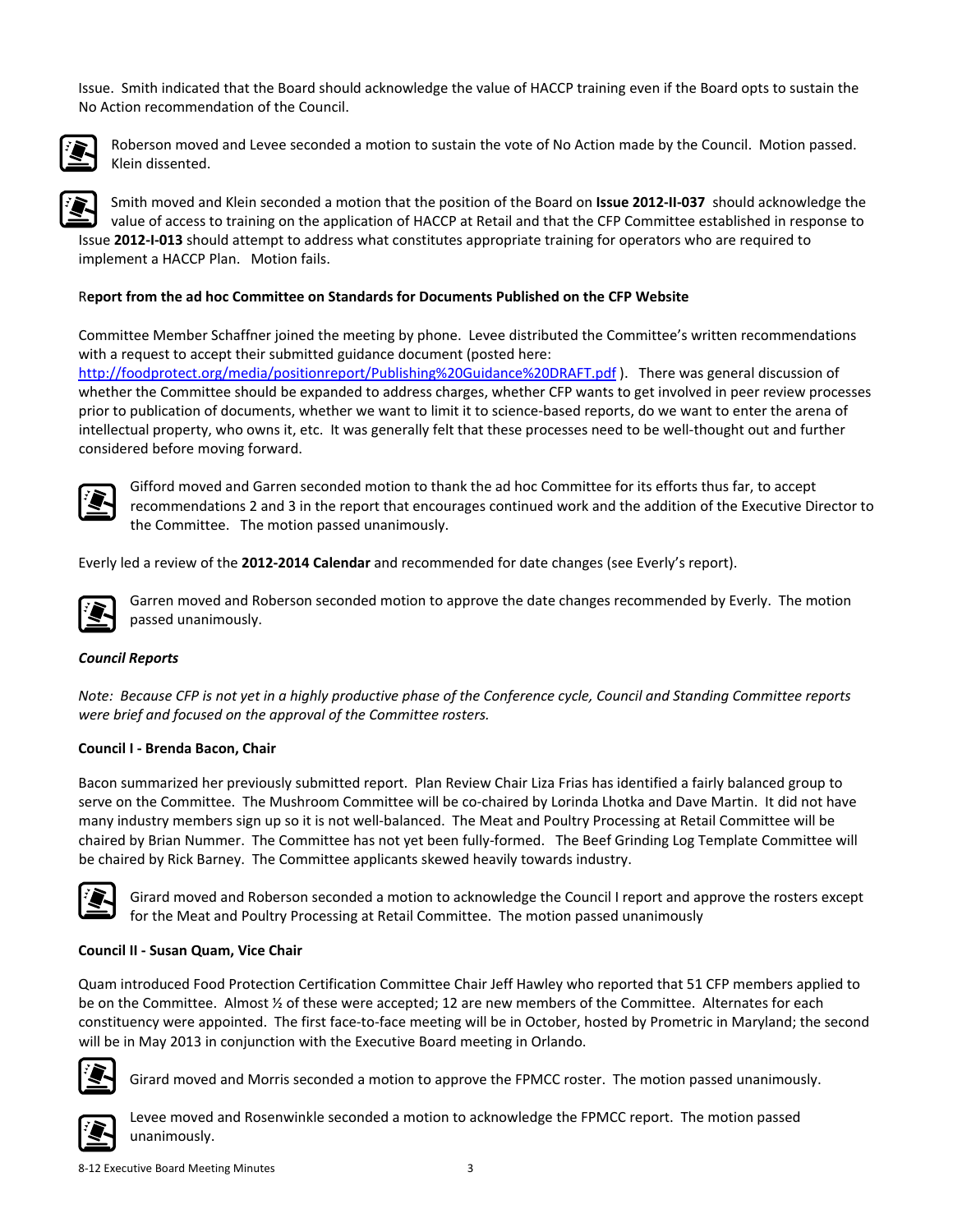**CFP ACAC Committee** member Cornman reported that 360 Training has been granted accreditation. We now have 4 Food Protection Manager Testing suppliers. Hawley stated that someone from 360 Training will be added to the Committee.

Quam reported that the **Interdisciplinary Foodborne Illness Committee** is not yet formed; there are only 6 confirmed committee members at the time of this meeting.



Stevens‐Grobelaar moved and Garren seconded a motion to send out another appeal for Interdisciplinary Foodborne Illness Committee members. Motion was approved unanimously.

Quam stated that the **Voluntary National Retail Food Program Standards Committee** roster is ready for approval.



Levee moved and Rosenwinkle seconded a motion to approve the VNRFPS roster. The motion passed unanimously.

Quam asked for approval of the submitted **Certification of Food Safety Professionals Committee** roster with one change (remove McSwane).



Garren moved and Finkenbinder seconded a motion to approve the CFSPC roster as amended. Motion passed unanimously.

Quam reported on the status of the Standardized Data Collection / Electronic Reporting of Inspection Results Committee. Board members expressed concern that there may be some perceived conflict of interest with the Committee.



Roberson moved and Girard seconded a motion that the roster be tabled and resubmitted for an evote when completed. The motion passed unanimously.

Levee moved and Rosenwinkel seconded a motion to acknowledge the Council II Report.

# **Council III – David Gifford, Chair**

Gifford reported that all Council III Committee rosters are completed - Hand Hygiene (Samarya-Timm and Sanchez); Listeria Guidance at Retail (Grinstead); Emergency Action Plan (Yamnik and Hilton); Time as a Public Health Control (Otto and Vergne).



Roberson moved and Garren seconded a motion to approve the Council III Committee rosters. The motion passed unanimously.



Roberson moved and Garren seconded a motion to acknowledge the Council III (verbal) report. The motion passed unanimously.

## *Standing Committee Reports*

Note: Because CFP is not yet in a highly productive phase of the Conference cycle, Council and Standing Committee reports *were brief and focused on the approval of the Committee rosters.*

## **Audit Committee – Terry Levee, Chair**

Levee reviewed his previously distributed report. 2012 books are under review and questions are being resolved. Gordon volunteered to be on the Audit Committee.



Roberson moved and Garren seconded motion that future quarterly financial reports be reviewed and approved by the Audit committee before being posted. The motion passed unanimously.



Morris moved and Hicks seconded a motion to acknowledge the Audit Committee report. The motion passed unanimously.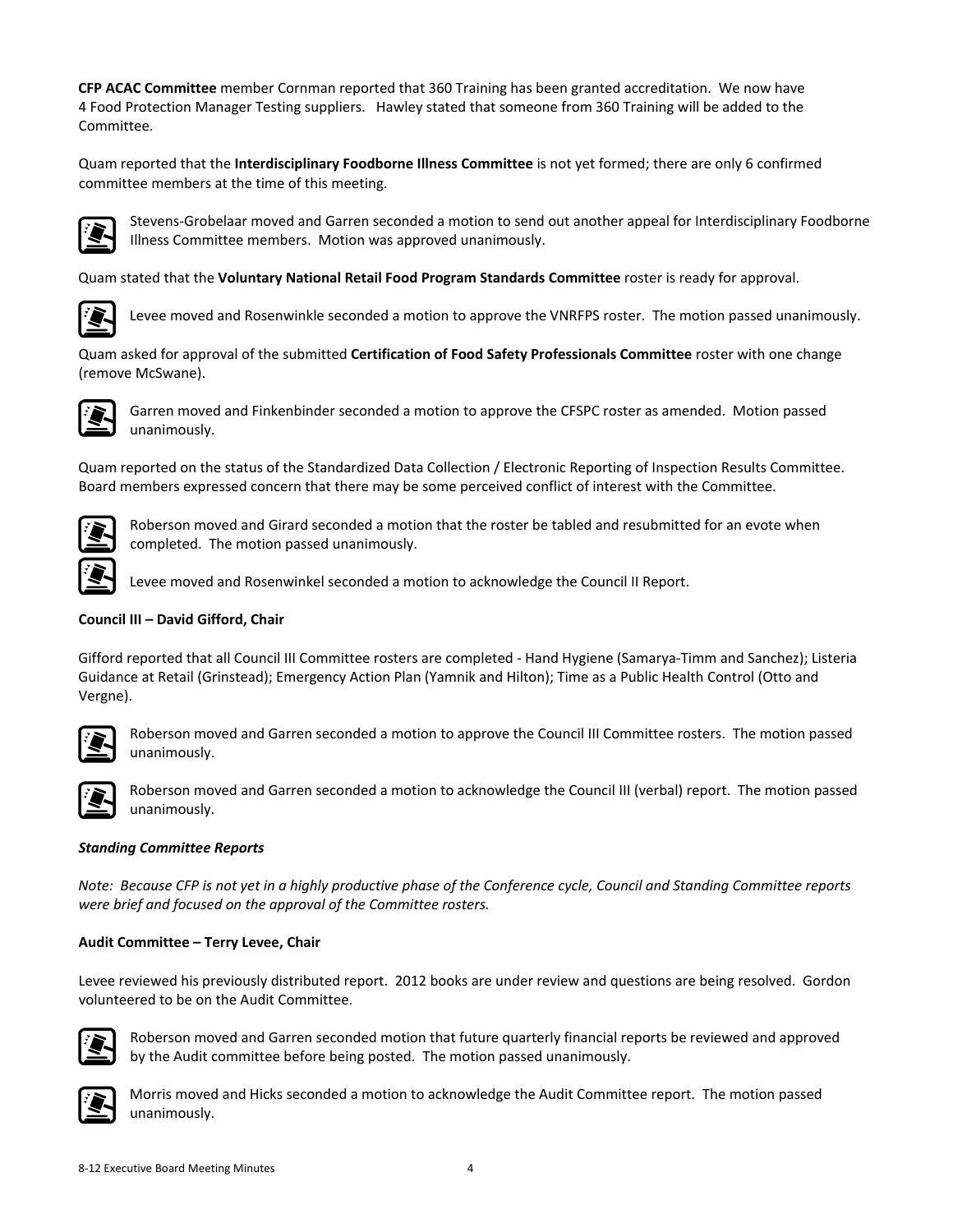#### **Constitution & Bylaws Committee – Lee Cornman, Chair**

Cornman summarized her previously submitted report.



Levee moved and Roberson seconded a motion to approve the Constitution & Bylaws roster as submitted. Motion approved unanimously.

#### **Program Committee – Julie Albrecht, Chair**



Gerard moved and Garren seconded a motion to approve the Program Committee roster. Motion passed unanimously.

#### **Issue Committee – Vicki Everly, Chair**

Everly summarized her previously submitted report. She called attention to the fact that the roster includes all Council Chairs and Vice Chairs as members.

Everly requested that the committee report format for Executive Board meetings and the final report format submitted to the Councils be uniform. She recommends that the roster format also be the same. Lineberry agreed to undertake this project.



Levee moved and Stevens‐Grobbelaar seconded a motion to approve the Issues Committee roster and acknowledge the Committee report.

#### **Resolutions Committee – Currently Vacant**

Morris, the last Resolutions Chair, volunteered to work on identifying a volunteer to take on this role. Work of this Committee happens late in the CFP cycle.

#### **Strategic Planning Committee – James Mack**

Lineberry reported that Mack is forming the Strategic Planning Committee at the time of the Board Meeting and will submit it for evote soon.

#### *Special Committees*

#### **Sponsorship Committee**

Lineberry said there is nothing to report although we are fortunate that Greg Orman, Cory Hedman, and Gina Nicholson have agreed to lead the sponsorship effort again for 2014.

#### **Local Arrangements Committee**

Board representatives on the LAC, Roberson and Cornman, have nothing formal to report. They are meeting on September 18th with Disney, the Florida Restaurant Association and hotel staff. The Spring Board meeting will be held May 13‐14, 2013 at the CFP‐selected hotel.

#### *Federal Agency Reports*

### **FDA – Kevin Smith**

Smith reviewed and entertained questions from the Board on FDA's positions on the CFP's 2012 recommendations that were directed to FDA. The letter from FDA to the CFP Chair is posted here:

[http://foodprotect.org/media/meeting/FDA%20Response%202012.pdf.](http://foodprotect.org/media/meeting/FDA%20Response%202012.pdf) Of the 27 Food Code related recommendations made by CFP, the FDA response letter called attention to four that are not likely to be addressed in the 2013 Food Code. FDA will address the other recommended changes in the 2013 Food Code. The FDA response letter also provided needed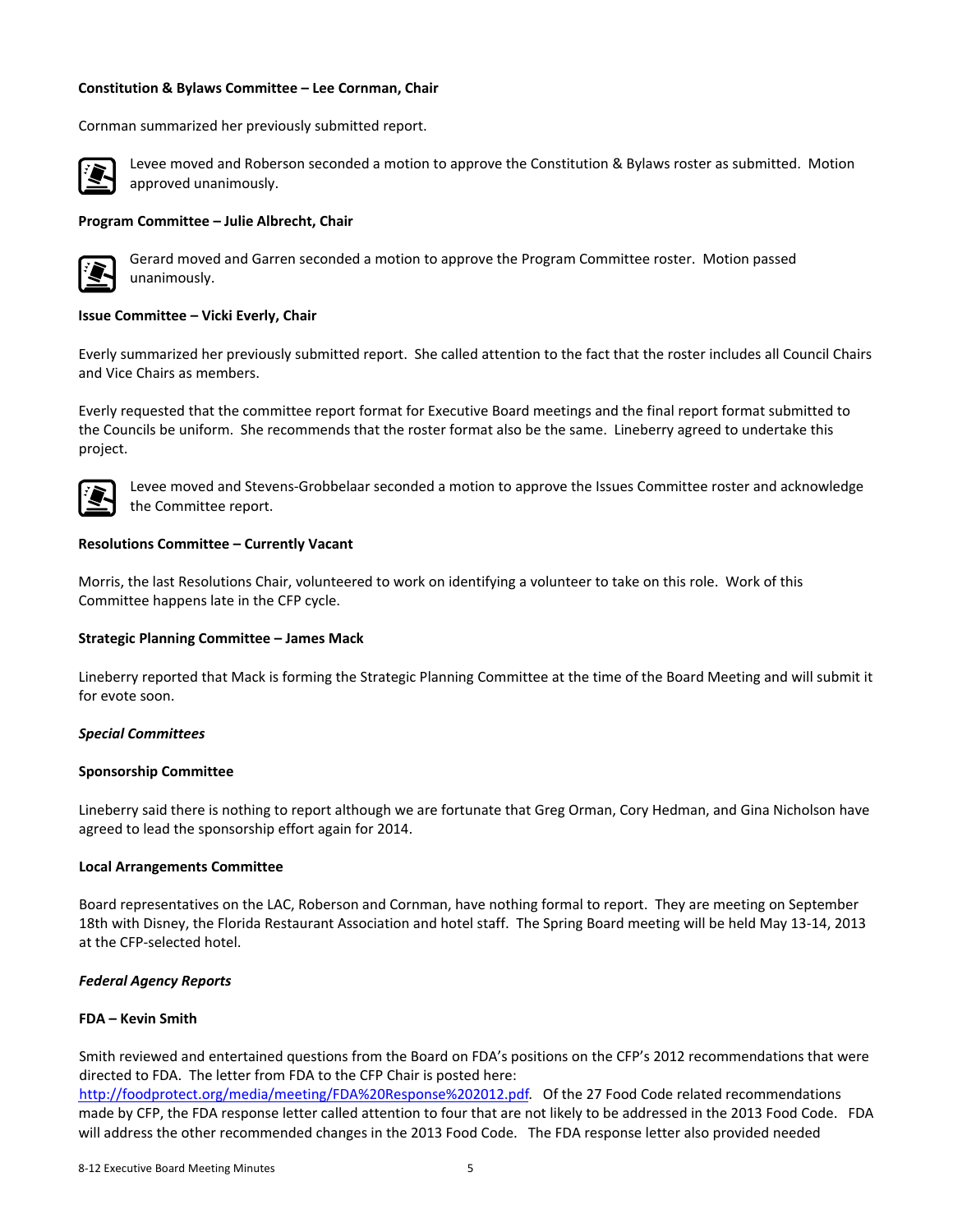clarification on two of the 14 CFP recommendations related to other FDA documents and activities. The changes recommended by CFP to the Voluntary Retail Food Regulatory Program Standards will be made in the 2013 version of the Standards which is due out in the first quarter of calendar year 2013.

Smith provided a brief update on FDA's Retail Food Safety Initiative, including efforts to meet with with industry and trade group representatives to discuss how the industry can assist in accomplishing the objectives of the Intitiative. Smith also reported that the next phase of FDA's Retail Risk Factor Studies is about to get underway, with data collection efforts to start in early 2013 in the restaurant sector. A FR notice announcing the plans for the study and a 60‐day comment period under the Paperwork reduction act was issued in June 2012.

Smith also shared with the Board the progress being made by Stare and local partners on the Retail Program Standards and provided a map and table showing the latest enrollment numbers. The map and Table are available at http://www.fda.gov/Food/FoodSafety/RetailFoodProtection/ProgramStandards/ucm121796.htm. Smith also reported that FDA was hosting a "50‐State" workshop in Nashville on August 14‐17 as part of the Partnership for Food Protection which was established to further the goals of an integrated food safety system.

# **USDA/FSIS – John Hicks**

Dr. Hicks reviewed his previously submitted slides to update the Executive Board on agency changes and initiatives.

## **CDC – Carol Selman**

Selman reported that the CDC list of infectious diseases transmitted through food is being evaluated for revision; Art Liang is leading this process. EHS‐net will be launching a listeria program in 2013 in conjunction with FSIS. CDC is submitting a Beef Handling manuscript to the Journal of Food Protection. CDC has numerous online learning programs under development.

## *New Business*

Lineberry opened a discussion on the **use of CFP name on independent surveys** or in connection with misleading information as recently happened when a non‐CFP entity conducted surveys in such a way that receivers would have perceived that it was sanctioned by CFP. Questions: how do we handle this in future, how do we distance ourselves, should there be something in the bylaws that addresses this, could this be combined with the committee working on publications or C&B, handle on a case by case basis, need there be a blast email disavowing association when this happens? Much discussion followed. Gifford offered to handle the current situation affecting a Council III Committee.



Rosenwinkel moved and Garren seconded a motion that Gifford communicate to the Hand Hygiene Committee Chair and Vice Chair that the process and results of the survey conducted should be questioned. The motion passed unanimously.



Roberson moved and Garren seconded a motion that the Constitution & Bylaws Committee review the Commercialism policy and discern whether it is sufficient to apply to situations as described above. The motion passed unanimously.

McSwane brought up a related question regarding **NoroCORE**, a USDA‐funded study to survey people in public health regarding their knowledge of norovirus. This group has asked that we contact our membership and offer them a link to the NoroCORE survey if they wish to participate.



McSwane moved and Roberson seconded a motion that we honor this request to provide a link to this survey, stating that this is not a CFP study. Levee amended this motion to say that we need a list of criteria established before the link is sent. After discussion, he removed his amendment. The motion passed unanimously to allow this particular survey.

LeMaster asked if there were any further motions on how to handle this criteria. None were made.

**Board Vacancy** – When Dr. McSwane becomes the Executive Director, there will be an Academic Board vacancy.